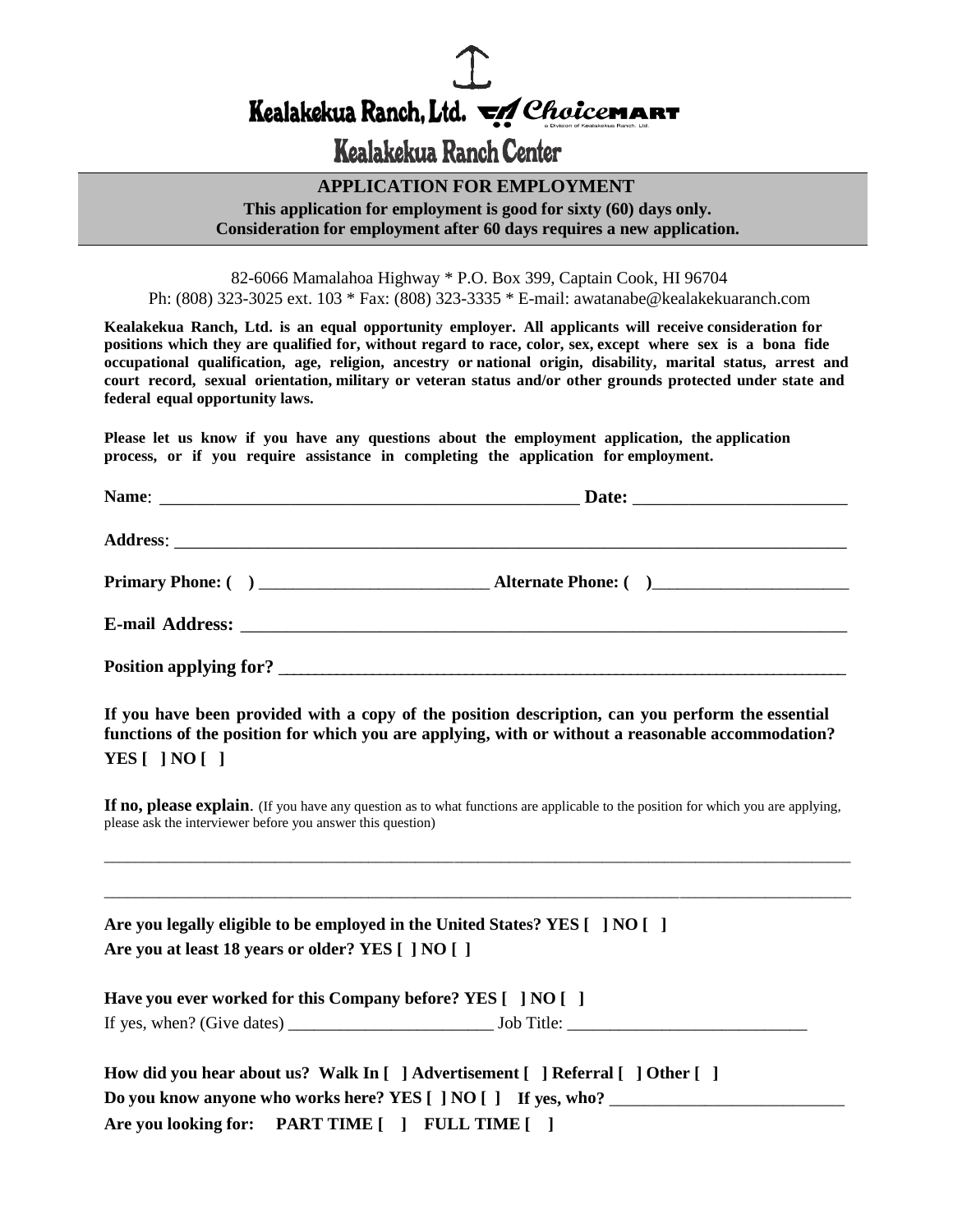# Kealakekua Ranch, Ltd. VA Choicemar

## Kealakekua Ranch Center

#### **Please check the appropriate boxes for your work availability:**

| Day   | Sunday | Monday | Tuesday | Wednesday | Thursday | Friday | Saturday |
|-------|--------|--------|---------|-----------|----------|--------|----------|
| From: |        |        |         |           |          |        |          |
| To:   |        |        |         |           |          |        |          |

#### **EDUCATION:**

|                                      | <b>Name and Location of School</b> | <b>Course of</b><br><b>Study</b> | Did you<br>graduate? | Diploma or<br><b>Degree Received</b> |
|--------------------------------------|------------------------------------|----------------------------------|----------------------|--------------------------------------|
| <b>High School</b>                   |                                    |                                  |                      |                                      |
| College                              |                                    |                                  |                      |                                      |
| Vocational or<br><b>Trade School</b> |                                    |                                  |                      |                                      |
| Graduate<br>Work                     |                                    |                                  |                      |                                      |

**List academic honors, extracurricular activities, offices held, etc. in high school or college** (Please omit any which may reveal information regarding race, color, creed, sex, religion, national origin, ancestry, age, disability, marital status, sexual orientation, military or veteran status or any other protected status.)

\_\_\_\_\_\_\_\_\_\_\_\_\_\_\_\_\_\_\_\_\_\_\_\_\_\_\_\_\_\_\_\_\_\_\_\_\_\_\_\_\_\_\_\_\_\_\_\_\_\_\_\_\_\_\_\_\_\_\_\_\_\_\_\_\_\_\_\_\_\_\_\_\_\_\_\_\_\_\_\_\_\_\_\_\_\_\_\_\_\_\_\_\_\_\_\_ \_\_\_\_\_\_\_\_\_\_\_\_\_\_\_\_\_\_\_\_\_\_\_\_\_\_\_\_\_\_\_\_\_\_\_\_\_\_\_\_\_\_\_\_\_\_\_\_\_\_\_\_\_\_\_\_\_\_\_\_\_\_\_\_\_\_\_\_\_\_\_\_\_\_\_\_\_\_\_\_\_\_\_\_\_\_\_\_\_\_\_\_\_\_\_\_

**Have you completed any special courses, seminars and/or training that would enable you to perform the position for which you are applying? YES [ ] NO [ ]** If yes, please describe:

\_\_\_\_\_\_\_\_\_\_\_\_\_\_\_\_\_\_\_\_\_\_\_\_\_\_\_\_\_\_\_\_\_\_\_\_\_\_\_\_\_\_\_\_\_\_\_\_\_\_\_\_\_\_\_\_\_\_\_\_\_\_\_\_\_\_\_\_\_\_\_\_\_\_\_\_\_\_\_\_\_\_\_\_\_\_\_\_\_\_\_\_\_\_\_\_

\_\_\_\_\_\_\_\_\_\_\_\_\_\_\_\_\_\_\_\_\_\_\_\_\_\_\_\_\_\_\_\_\_\_\_\_\_\_\_\_\_\_\_\_\_\_\_\_\_\_\_\_\_\_\_\_\_\_\_\_\_\_\_\_\_\_\_\_\_\_\_\_\_\_\_\_\_\_\_\_\_\_\_\_\_\_\_\_\_\_\_\_\_\_\_\_

**Do you have any special skills or experience that would enhance your ability to perform the position applied for? YES [ ] NO [ ] If yes, please explain:**

**\_\_\_\_\_\_\_\_\_\_\_\_\_\_\_\_\_\_\_\_\_\_\_\_\_\_\_\_\_\_\_\_\_\_\_\_\_\_\_\_\_\_\_\_\_\_\_\_\_\_\_\_\_\_\_\_\_\_\_\_\_\_\_\_\_\_\_\_\_\_\_\_\_\_\_\_\_\_\_\_\_\_\_\_\_**

\_\_\_\_\_\_\_\_\_\_\_\_\_\_\_\_\_\_\_\_\_\_\_\_\_\_\_\_\_\_\_\_\_\_\_\_\_\_\_\_\_\_\_\_\_\_\_\_\_\_\_\_\_\_\_\_\_\_\_\_\_\_\_\_\_\_\_\_\_\_\_\_\_\_\_\_\_\_\_\_\_\_\_\_\_\_\_\_\_\_\_\_\_\_\_\_

**\_\_\_\_\_\_\_\_\_\_\_\_\_\_\_\_\_\_\_\_\_\_\_\_\_\_\_\_\_\_\_\_\_\_\_\_\_\_\_\_\_\_\_\_\_\_\_\_\_\_\_\_\_\_\_\_\_\_\_\_\_\_\_\_\_\_\_\_\_\_\_\_\_\_\_\_\_\_\_\_\_\_\_\_\_\_**

**If you're presently employed, why are you considering leaving?** \_\_\_\_\_\_\_\_\_\_\_\_\_\_\_\_\_\_\_\_\_\_\_\_\_\_\_\_\_\_\_\_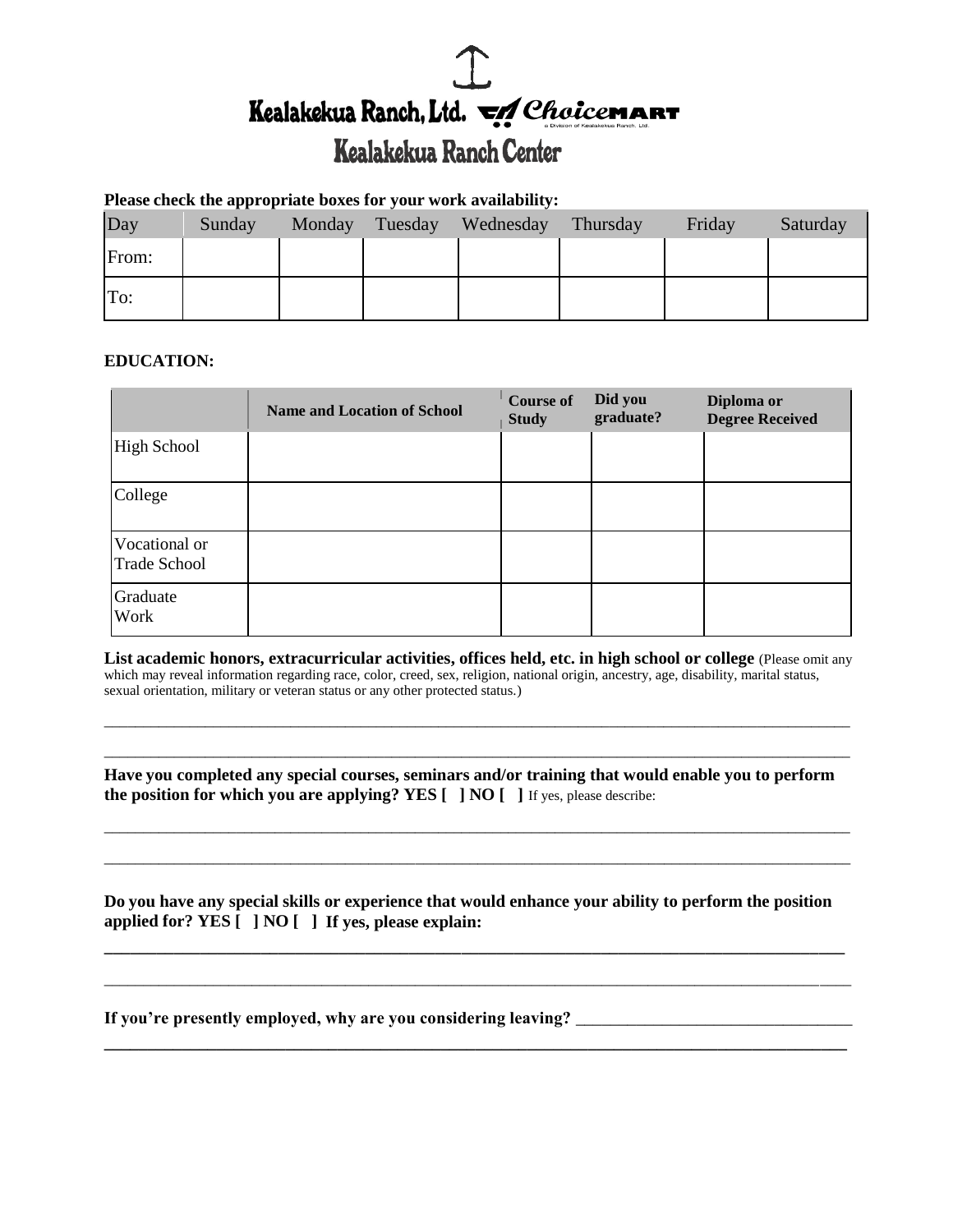## $\mathbb{I}$ Kealakekua Ranch, Ltd. VAChoicemar

## Kealakekua Ranch Center

**Employment History** Please include your last ten (10) years of employment history, starting with the most recent and working backwards in time. Incomplete information could disqualify you from further consideration.

| Company Name:                                      |                   | Position:                 |  |  |
|----------------------------------------------------|-------------------|---------------------------|--|--|
| Full Address (Including Street, City, State & Zip) |                   | Job Duties:               |  |  |
| Phone:<br>From Month/Day/Year                      | To Month/Day/Year | Supervisor's Name / Title |  |  |
|                                                    |                   |                           |  |  |
| Reason for Leaving:                                |                   |                           |  |  |
| Company Name:                                      |                   | Position:                 |  |  |
| Full Address (Including Street, City, State & Zip) |                   | <b>Job Duties:</b>        |  |  |
| Phone:                                             |                   |                           |  |  |
| From Month/Day/Year                                | To Month/Day/Year | Supervisor's Name / Title |  |  |
| Reason for Leaving:                                |                   |                           |  |  |
| Company Name:                                      |                   | Position:                 |  |  |
| Full Address (Including Street, City, State & Zip) |                   | Job Duties:               |  |  |
|                                                    |                   |                           |  |  |
| Phone:                                             |                   |                           |  |  |
| From Month/Day/Year                                | To Month/Day/Year | Supervisor's Name / Title |  |  |
| Reason for Leaving:                                |                   |                           |  |  |
| Company Name:                                      |                   | Position:                 |  |  |
| Full Address (Including Street, City, State & Zip) |                   | Job Duties:               |  |  |
| Phone:                                             |                   |                           |  |  |
| From Month/Day/Year                                | To Month/Day/Year | Supervisor's Name / Title |  |  |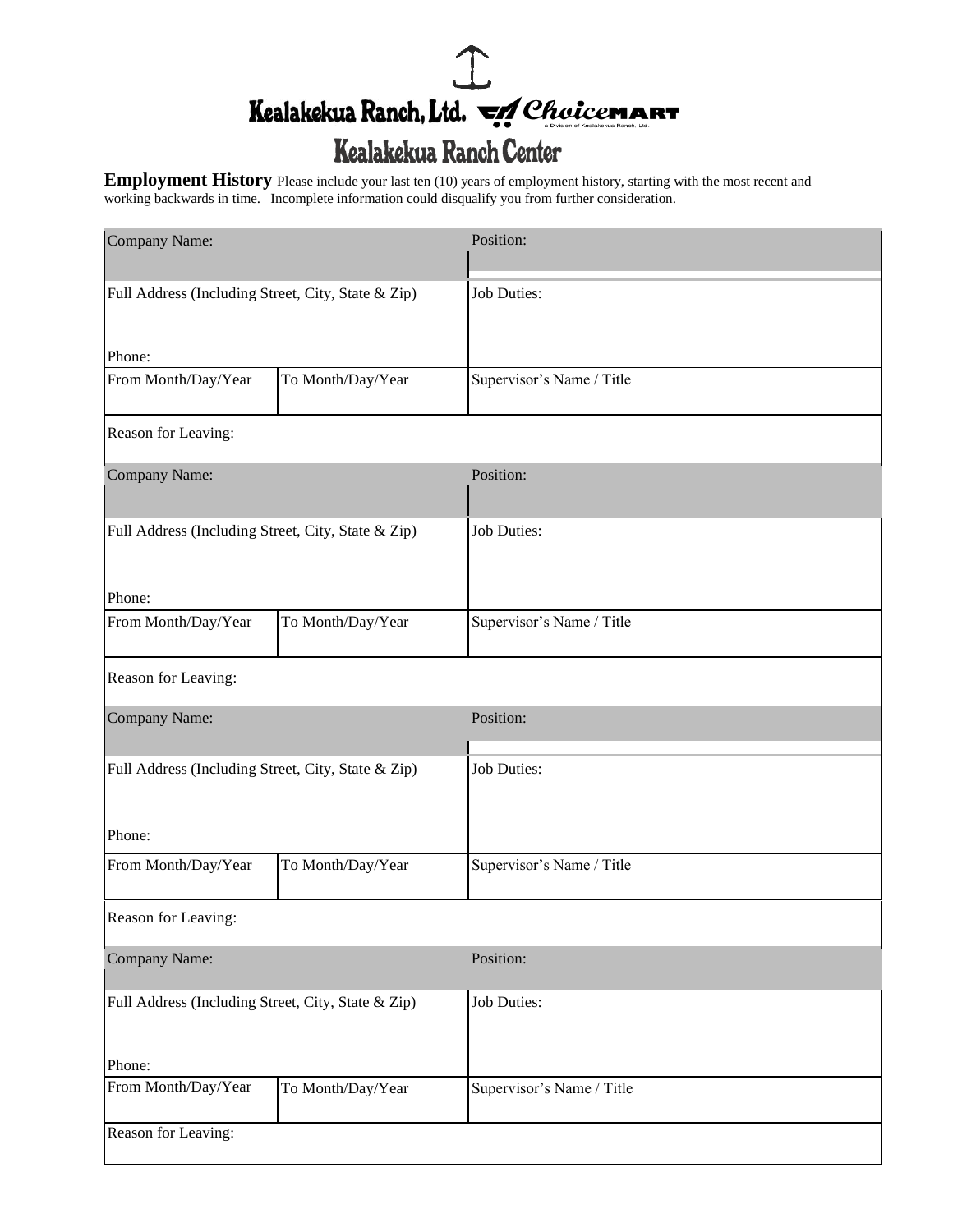# Kealakekua Ranch, Ltd. VA Choicemar

## Kealakekua Ranch Center

#### **Professional References**

| Name                                               | Occupation       |
|----------------------------------------------------|------------------|
| Full Address (Including Street, City, State & Zip) | Telephone Number |
| Name                                               | Occupation       |
| Full Address (Including Street, City, State & Zip) | Telephone Number |
| Name                                               | Occupation       |
| Full Address (Including Street, City, State & Zip) | Telephone Number |

### **NOTIFICATION & AGREEMENT - PLEASE READ CAREFULLY BEFORE SIGNING**

Questions regarding this statement should be directed to any employment interviewer or the Human Resources department prior to signing.

I **attest** with my signature below that I have given to Kealakekua Ranch, Ltd. true and complete information on this application. No requested information has been concealed. I **authorize** Kealakekua Ranch, Ltd. to contact references provided for employment reference checks. If any information I have provided is untrue, or if I have concealed material information, I understand that this will constitute cause for the denial of employment or immediate dismissal.

I **understand** that neither the completion of this application nor any other part of my consideration for employment establishes any obligation for Kealakekua Ranch, Ltd. to hire me.

In consideration of my employment, if hired, I agree to abide by all of the company rules and regulations and to conform to the policies and procedures of the company. I **understand** that in accepting this application, the company is in no way obligated to provide me with employment, and that I am not obligated to accept employment if offered. I understand that Kealakekua Ranch, Ltd. and all Plan Administrators shall have the maximum discretion permitted by law to administer, interpret, modify, discontinue, enhance or otherwise change all policies, procedures, benefits or other terms or conditions of employment. Furthermore, if employed, I understand that I am employed at will and that my employment and compensation can be terminated with or without cause, and with or without notice at any time. I understand that no representative of Kealakekua Ranch, Ltd. has the authority to make any assurance to the contrary.